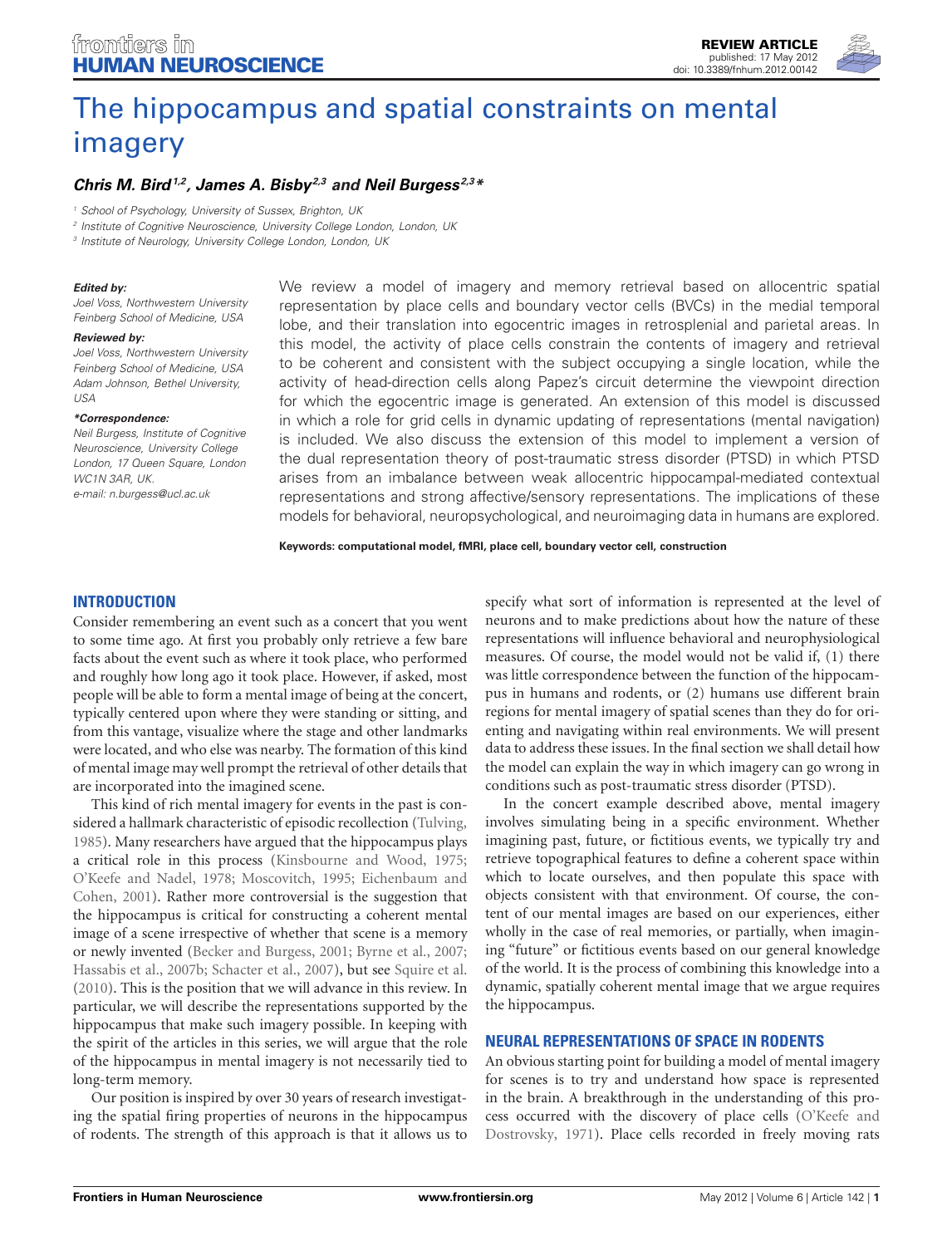each fire whenever the animal enters a specific portion of its environment (the "place field": [O'Keefe, 1976](#page-10-5)). The firing of these cells is independent of the orientation of the rat during free exploration of open environments [\(Muller et al.](#page-10-6), [1994\)](#page-10-6). Further experiments demonstrated that place cell firing correlates with behaviora[l](#page-10-7) [responses](#page-10-7) [in](#page-10-7) [some](#page-10-7) [spatial](#page-10-7) [memory](#page-10-7) [tasks](#page-10-7) [\(](#page-10-7)O'Keefe and Speakman, [1987;](#page-10-7) [Lenck-Santini et al.](#page-10-8), [2001\)](#page-10-8). We can, therefore, infer that the representation of location supported by place cells is behaviorally relevant to the animal.

To investigate the form of the sensory input to place cells, [O'Keefe and Burgess](#page-10-9) [\(1996\)](#page-10-9) varied systematically the shape and size of the rat's environment while recording from the same set of place cells. Distortions to the environments had a number of effects on the pattern of firing such that place fields stretched or became bimodal when the environment expanded. These patterns were consistent with place cell firing being a thresholded sum of inputs tuned to respond to the presence of a boundary at a given distance along a given allocentric direction (i.e., independent of the orientation of the rat). These hypothetical inputs were termed "boundary vector cells" (BVCs). By fitting a place cell's firing pattern across several different environmental shapes, the model could successfully predict its firing pattern in environments of novel shape [\(O'Keefe and Burgess, 1996](#page-10-9); [Hartley et al.](#page-10-10), [2000\)](#page-10-10), see **[Figure 1A](#page-1-0)**. More recently, the proposed BVCs, i.e., cells responding only to the distance and allocentric direction from the

rat of an extended environmental boundary, were found in the subiculum [\(Lever et al.](#page-10-11), [2009](#page-10-11)), see **[Figure 1B](#page-1-0)**. It also seems likely that "border cells" reported in the entorhinal cortex [\(Solstad et al.,](#page-11-3) [2008\)](#page-11-3) are a subset of a population of BVCs that happen to fire close to a boundary in a given allocentric direction, since entorhinal cortex cells responding at greater distances from a boundary have now been found [\(Koenig et al.](#page-10-12), [2011](#page-10-12)). Taken together these findings emphasize the importance of environmental boundaries to the hippocampal place cell representation of location within an environment. In this view, one can think of place cell firing as reflecting the match between the distances to boundaries around the animal and the distances and directions to which its BVC inputs are tuned (see [Burgess et al.](#page-9-3), [1997](#page-9-3); [Hartley et al.](#page-10-10), [2000\)](#page-10-10).

It is important to note that place cells are not solely driven by sensory information. For example, after a rat has experienced an environment, many of the cells continue to fire within their place field when the lights are tuned out [\(O'Keefe](#page-10-5), [1976](#page-10-5)). Further compelling evidence for the mnemonic properties of place cells comes from experiments in which the environmental cues controlling place fields have been identified and it was then shown that place fields were maintained following the removal of these cues [\(Muller and Kubie](#page-10-13), [1987;](#page-10-13) [O'Keefe and Speakman, 1987](#page-10-7); [Save et al.,](#page-11-4) [2005\)](#page-11-4). For example, [O'Keefe and Speakman](#page-10-7) [\(1987](#page-10-7)) recorded place cells whilst rats performed a "plus maze" task. Distant orienting cues predicted the rewarded locations and occasionally both



<span id="page-1-0"></span>to a place cell can be inferred from its firing pattern across environments of different shape (left). This can be used to predict its firing pattern in new

environmental changes which cause place cell remapping, adapted from [Lever et al.](#page-10-11) [\(2009\)](#page-10-11).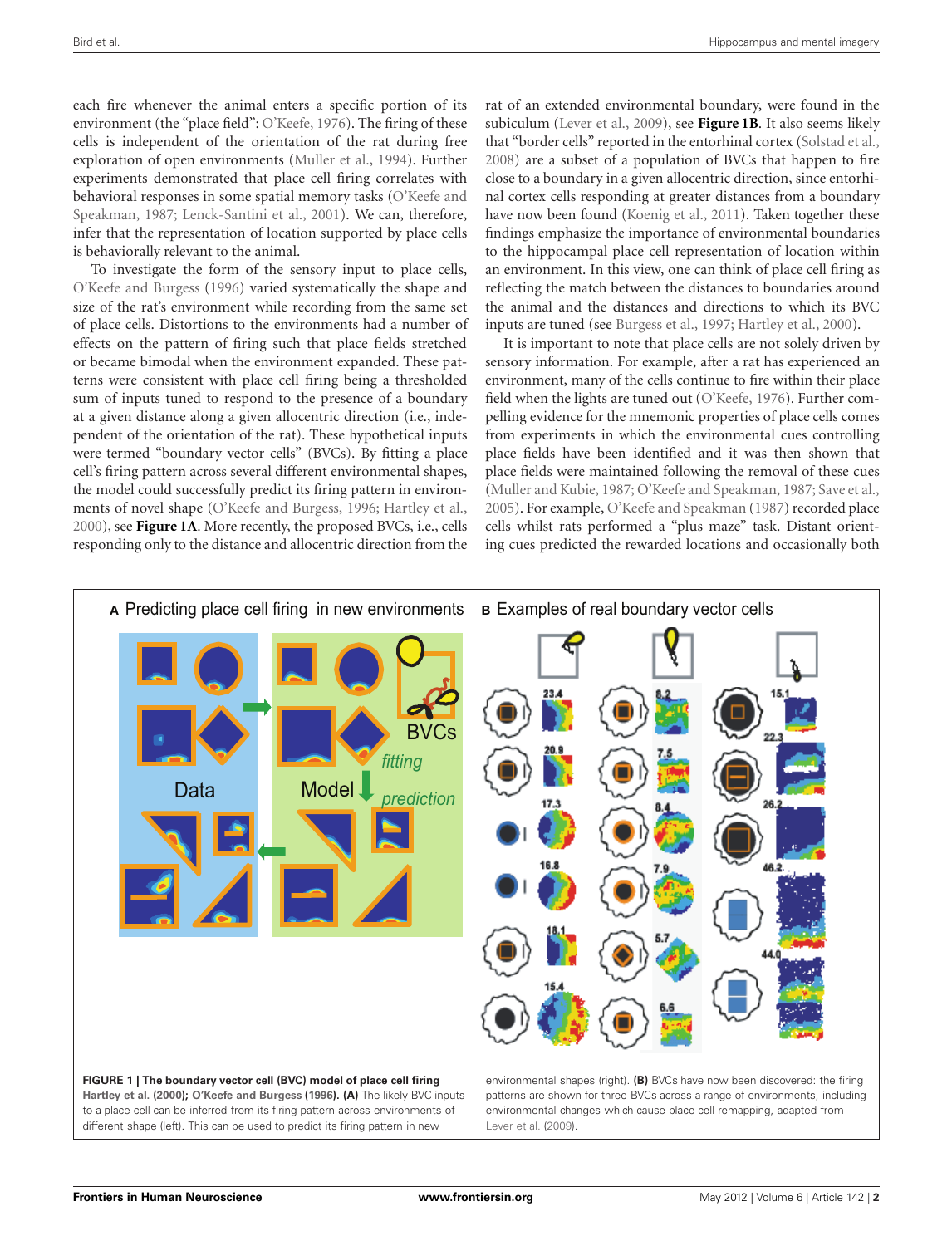the cues and the reward location were rotated, to ensure that the rats used the orientation cues to solve the task. Importantly, place fields rotated consistently with the cues. On some trials the cues were removed, either before or after the rat was placed in the maze. In the latter trials, the rat could perform the task based on its memory for the cue locations, whereas on the former trials it could only guess the correct location. Critically, the place cell ensemble maintained their place fields in a manner consistent with the animal's choice of target location on both trial types.

These studies show that place cells do not simply fire as a result of the sensory inputs impinging on them as a result of physically being present in an environment. Rather, the cells are encoding the more abstract concept of a place, in other words, a mental representation of where the rat "thinks" it is. We speculate below, that such representations are needed for mental imagery, which necessarily requires imagining being in a different place to one's current location (see [Becker and Burgess](#page-9-1), [2001](#page-9-1); [Burgess et al., 2001](#page-9-4)).

It is also important to note two further aspects of place cell firing. First, in addition to spatial location within an environment, place cells appear to signal which environment the animal is in. Thus, the place cell representations of two very different environments are radically different, or "remapped" (e.g., [Bostock et al.](#page-9-5), [1991\)](#page-9-5). Thus, if a rat is given enough experience of two perceptually similar environments, e.g., only differing in shape, the initially similar place cell representation of both environments (consistent with the BVC model) begins to distinguish the two environments [\(Lever et al.](#page-10-14), [2002\)](#page-10-14). In addition, if moved into a completely novel environment (i.e., differing from the old one in smell, texture, and appearance), a completely different pattern of place cell firing is quickly established [\(Wills et al.](#page-11-5), [2005\)](#page-11-5), see [Fyhn et al.](#page-9-6) [\(2007\)](#page-9-6) and [Jeffery et al.](#page-10-15) [\(2004](#page-10-15)) for further discussion of the intricacies of place cell remapping. It may well be that, by remapping, the place cell ensemble signals when two environments are considered sufficiently different to representing a change in "context," i.e., a change in the expectancy of the events or stimuli likely to be encountered.

Second, place cell firing within a given environment is also modulated by non-spatial information. For example, some cells increase their firing in a specific location when the animal is engaged in a particular type of behavior (such as running or sniffing). Others fire maximally when an animal unexpectedly finds (or fails to find) an object in a particular location [\(O'Keefe](#page-10-5), [1976](#page-10-5)). The modulation of firing rate in the place field appears to be independent of the spatial properties of firing [\(Huxter et al., 2003](#page-10-16)). The particular trajectory of movement through a place field can also influence its firing [\(Shapiro et al.](#page-11-6), [1997](#page-11-6)), especially in situations where multiple over-learned trajectories are present. The modulation of place cell firing by non-spatial factors demonstrates that these cells do not simply represent location, but also additional information about what happened in that location.

All of the above non-spatial, possibly experience-dependent, influences modulating the firing of place cells may contribute to the temporal variation in place cell firing occurring in parallel to the s[patial](#page-10-18) [variation](#page-10-18) [\(Manns and Eichenbaum](#page-10-17)[,](#page-10-18) [2009;](#page-10-17) MacDonald et al., [2011\)](#page-10-18). These factors may also contribute to the observation of extr[eme run-by-run variability in place cell firing \(](#page-9-7)Fenton and Muller, [1998](#page-9-7)). With regard to these findings, it is interesting to note that variation of location in the vertical dimension also strongly modulates place cell firing [\(Hayman et al.](#page-10-19), [2011\)](#page-10-19), especially when rodents rear and explore the walls of the environment, which is usually not tracked by standard recording equipment [\(Muller et al., 1987\)](#page-10-20).

Finally, we note the existence of two other important spatial representations. Head-direction cells which are found along Papez's circuit from the mamillary bodies through the anterior thalamus, presubiculum, and entorhinal cortex, encode the animal's current head direction [\(Taube, 1998](#page-11-7)). Each cell fires when the head points in a specific allocentric direction, irrespective of the animal's location, so that the population of cells provides a compass-like signal. Grid cells, which are found in entorhinal cortex [\(Hafting et al.](#page-10-21), [2005\)](#page-10-21) and pre- and para-subiculum [\(Boccara et al., 2010\)](#page-9-8), fire whenever the animal enters any one of several locations in its environment. Interestingly, the firing locations of a grid cell lie at the vertices of an amazingly regular triangular grid across the environment, with different cells having grids which may have a different offset or scale relative to the environment, but tend to have the same orientation. It is thought that the population of grid cells supports path integration: updating their firing patterns in response to self-motion (e.g., [McNaughton et al., 2006\)](#page-10-22). The orientations of the place, grid, and head-direction cell representations appear to be linked in that they all rotate coherently when, for example, distal visual cues to orientation are rotated.

## **A COMPUTATIONAL MODEL OF SPATIAL REPRESENTATION IN HUMANS**

The BVC model of place cell firing has been used as a starting point to define the functional architecture of human spatial cognition and imagery [\(Becker and Burgess](#page-9-1), [2001;](#page-9-1) [Burgess et al.](#page-9-4), [2001;](#page-9-4) [Byrne et al., 2007](#page-9-2)). The basic idea is that a partial cue concerning the surrounding boundaries and visual textures of a familiar environment can cause reactivation of the complete place cell representation corresponding to a single location. The recurrent connections between place cells in area CA3 constrain activity there to remain within the subset of patterns of activity consistent with being in a single location. These patterns of activity form a continuous attractor within the space of possible patterns of activity, so that patterns of activity can move smoothly between the representations of different locations, while avoiding patterns of activity corresponding to being in more than one place simultaneously (the vast majority of possible patterns). See [Zhang](#page-11-8) [\(1996\)](#page-11-8) and [Samsonovich and McNaughton](#page-11-9) [\(1997](#page-11-9)) for computational models, and [Nakazawa et al.\(2002\)](#page-10-23) and [Wills et al.](#page-11-5) [\(2005](#page-11-5)) for experimental support. The place cells then reactivate the complete representations of boundaries and visual textures via reciprocal connections back to parahippocampal and perirhinal cortices.

To allow imagery, the allocentric BVC representation (specifying layout in terms of North, South, etc.) must be translated into egocentric coordinates (i.e., left, right relative to the head). This translation is proposed to occur in posterior parietal and retrosplenial cortices, where neurons encode locations in combined egocentric and allocentric reference frames [\(Galletti et al.](#page-10-24), [1995;](#page-10-24) [Snyder et al.](#page-11-10), [1998](#page-11-10)). The translation process requires the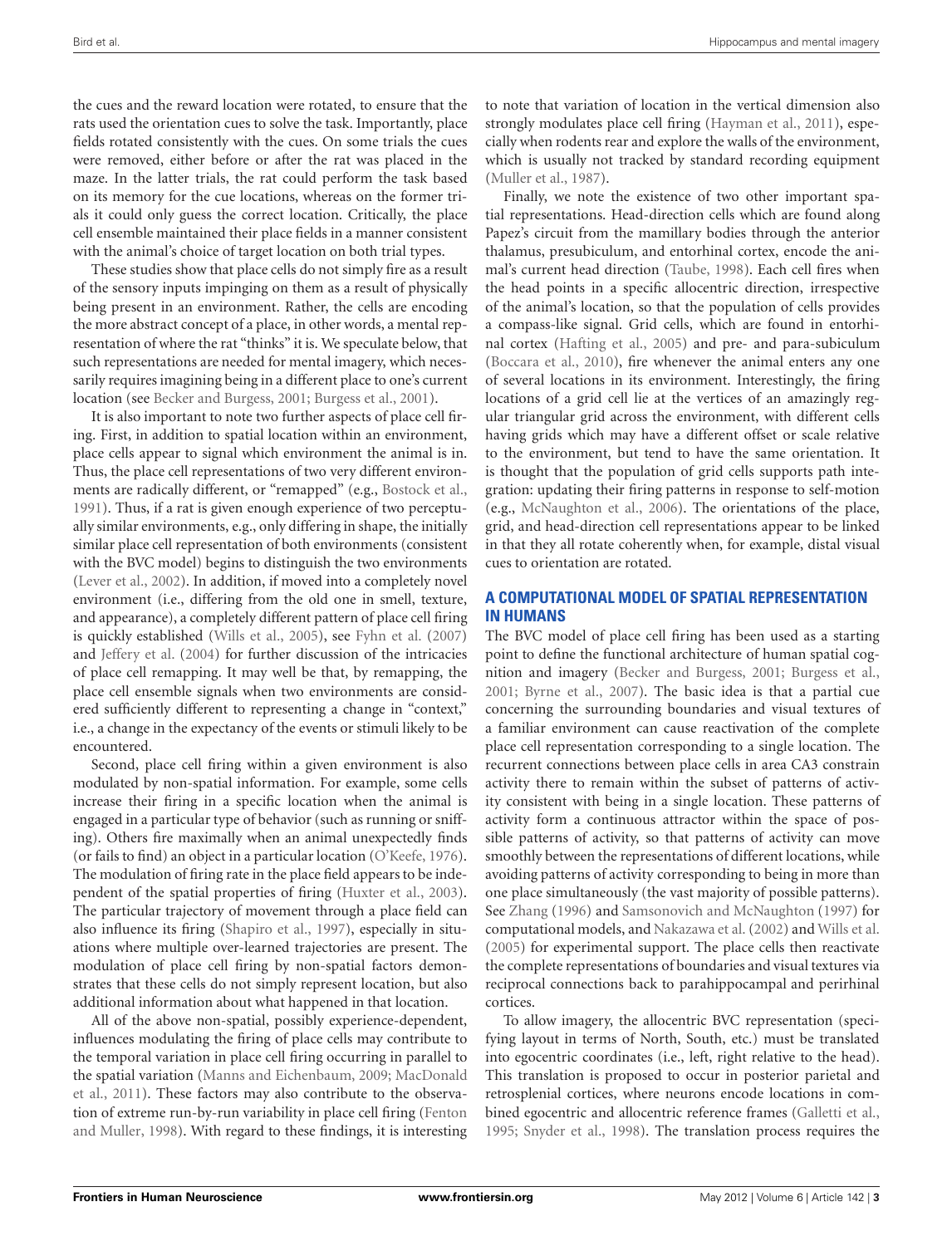current (or imagined) viewing direction, which is specified by the head-direction cells found along Papez's circuit [\(Taube](#page-11-7), [1998](#page-11-7)). The final egocentric image is supported by medial parietal areas (see **[Figure 3](#page-7-0)**: green and black components).

Thus, at a more abstract level, the place cells can be thought of as constraining the activation of information in medial temporal neocortical areas to self-consistent subsets that correspond to being in a single location. For example, when imagining being at a concert, if the orchestra is ahead of you, then the circle must be behind you, the exit to your left, etc. See [Recce and Harris](#page-10-25) [\(1996\)](#page-10-25) for related discussion of the relationship between place cell firing and [Marr's\(1971\)](#page-10-26) model of associative memory. The requirement for specification of a viewing direction (by head-direction cells), provides one potential role for (extra-hippocampal) Papez's circuit in recollection, and its impairment in patients with damage to it (e.g., [Tsivilis et al.](#page-11-11), [2008](#page-11-11)).

The imposition of a viewpoint location (via place cells) and viewing direction (via head-direction cells) on the products of retrieval from long-term (allocentric) memory stores allows the creation of spatially coherent (egocentric) scenes in medial parietal areas. Beyond this, imagery should allow dynamic movement of viewpoint, as when imagining the sequence of events in an episode or journey. The model proposed a mechanism for updating the viewpoint position by motor efference signals in the case of actual movement, or by mock motor efference signals generated by medial prefrontal areas in the case of imagery and planning. The original mechanism [\(Becker and Burgess, 2001;](#page-9-1) [Burgess et al., 2001\)](#page-9-4) proposed that the egocentric-allocentric translation mechanism could also be used to perform the process of spatial updating. However, the subsequent discovery of grid cells [\(Hafting et al.](#page-10-21), [2005](#page-10-21)), and their association with path integration, suggests that grid cells might support this process instead.

How does our model compare to other models? There are many characterizations of the roles of different regions of the medial temporal lobes in memory (e.g., [Aggleton and Brown,](#page-9-9) [1999;](#page-9-9) [Eacott and Gaffan](#page-9-10)[,](#page-10-27) [2005;](#page-9-10) [Eichenbaum et al.](#page-9-11)[,](#page-10-27) [2007](#page-9-11)[;](#page-10-27) Mayes et al., [2007\)](#page-10-27). The prevailing view is that the perirhinal cortex is particularly specialized for representing objects, the parahippocampal cortex is specialized for representing spatial "contexts" or places, and the hippocampus binds together outputs from both these areas to represent episodes as a whole (the objects in the correct spatial contexts). Computational models similarly locate the hippocampus as the region responsible for binding the output of different cortical regions into a unified representation of all of the facets [that constitute an episode \(e.g.,](#page-11-12) [Marr](#page-10-26), [1971;](#page-10-26) Teyler and DiScenna, [1986](#page-11-12); [McClelland et al., 1995](#page-10-28); [Rolls and Treves, 1997;](#page-11-13) [Norman and O'Reilly](#page-10-29), [2003\)](#page-10-29). One specific proposal of this type, that looks beyond purely mnemonic processing, is that the hippocampus is specialized for the formation of associations between disparate elements of an episode, occurring across space and time and in the flexible manipulation of learned relationships among items (the relational memory theory; [Cohen and Eichenbaum,](#page-9-12) [1993;](#page-9-12) see also [Olsen et al.](#page-10-30), [2012](#page-10-30) and [Zeithamova et al.](#page-11-14), [2012\)](#page-11-14).

Our conceptualization of hippocampal function shares obvious similarities with these theories, particularly regarding the representations supported by the perirhinal and parahippocampal cortices. Our goal is not to refute these models, but to specify more precisely the neural representations supported by the hippocampus, and to explain how and why the hippocampus binds or relates together the output of some of these neocortical regions. First, when imagining being in an environment, the hippocampus is necessary to locate oneself within the imagined scene and to represent the shape of the environment with respect to extended boundaries. Thus, the hippocampus is required to form mental images of scenes that are spatially coherent rather than simply stereotyped lists of the content of a scene. Second, when visualizing a scene, reciprocal connections between place cells and cells representing objects in perirhinal cortex constrain the retrieval of objects that are consistent with being in a specific location within the environment [\(Burgess et al.](#page-9-4), [2001;](#page-9-4) [Byrne et al., 2007\)](#page-9-2). Thus, place cells enable efficient search through the mass of abstract viewpoint-independent information stored elsewhere in the cortex. At the end of the next section we will discuss the similarities and distinctions between our model and relational processing theories of hippocampal function.

### **EVIDENCE FOR SPATIAL REPRESENTATIONS IN HUMANS**

A wealth of studies have demonstrated that the hippocampus is necessary for spatial memory in humans [\(Smith and Milner,](#page-11-15) [1981;](#page-11-15) [Abrahams et al.](#page-9-13), [1997](#page-9-13); [Bohbot et al.](#page-9-14), [2002](#page-9-14); [King et al.](#page-10-31), [2004](#page-10-31)), see [Burgess et al.](#page-9-15) [\(2002](#page-9-15)) for a review. Nevertheless, more specific studies are necessary to demonstrate that humans exhibit behavior consistent with the use of place-cell-like representations of space. The particular importance of the hippocampus in representing topographical layout was demonstrated by [Hartley et al.](#page-10-32) [\(2007](#page-10-32)). In this study, patients with hippocampal damage were asked to recognize mountain landscapes from different viewpoints across short delays. In the spatial subtests, the topography of the landscape remained constant but the lighting and color of the vegetation was altered (simulating changes in the time of day and the seasons). In the non-spatial subtests participants were required to ignore the topography but match the lighting and vegetation. The patients were all impaired on the topographical subtests but not the non-spatial control tasks which were closely matched for performance in young controls. Lee and colleagues have reported similar findings [\(Lee et al.](#page-10-33), [2005a](#page-10-33)[,b](#page-10-34)).

More direct evidence that humans use place-cell-like representations of space in spatial memory comes from a virtual reality study by [Hartley et al.](#page-10-35) [\(2004\)](#page-10-35). Participants were required to remember the location of a flag encountered within a rectangular arena surrounded by distal cues for orientation. In the test period they moved to where they thought the flag had been located. On some trials, the dimensions of the environment were altered during the delay between study and test, in a similar manner to the study of O'Keefe and Burgess detailed above. The spatial distribution of responses were better predicted by a model assuming that the location was encoded by BVCs than by alternative models assuming representation of the location in terms of the angles to the corners, or the distances to walls etc.

Place cell firing is influenced by environmental boundaries more so than intramaze landmarks (cf. [O'Keefe and Burgess,](#page-10-9) [1996;](#page-10-9) [Cressant et al., 1997](#page-9-16)). Similarly, the human hippocampus is involved in learning locations relative to a boundary wall than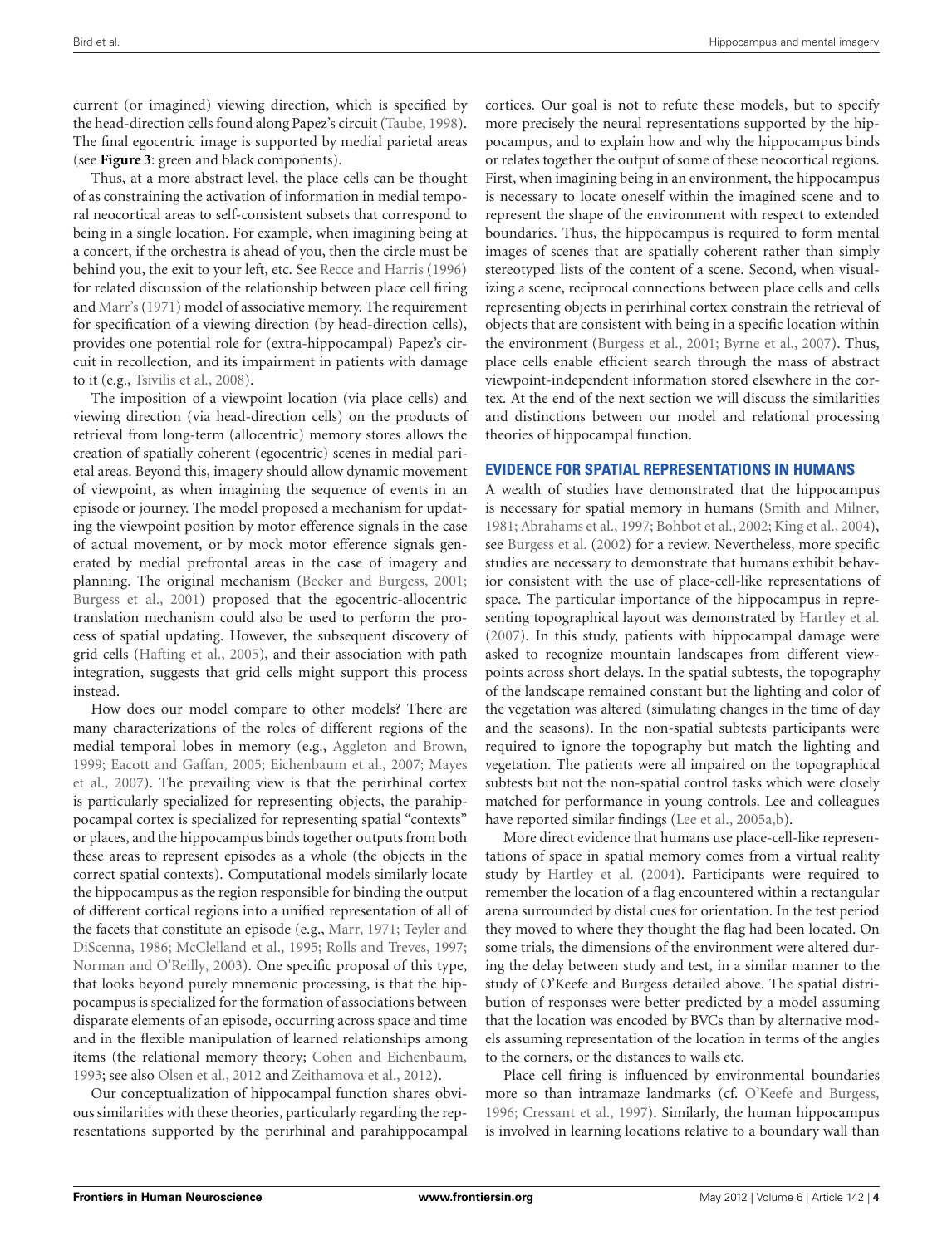relative to a landmark within the arena bounded by that wall. [Doeller et al.](#page-9-17) [\(2008](#page-9-17)) asked participants to remember the locations of objects presented within a circular arena in the presence of a landmark cue (a traffic cone). To ensure that participants attended to both task-relevant cues (the boundary and the landmark), on some trials these cues moved relative to each other and half of the objects moved to a target location consistent with the boundary wall whilst the other half moved to a target location consistent with the intramaze landmark. Learning relative to the boundary wall correlated with hippocampal activation whereas learning relative to the landmark correlated with the activation in the dorsal striatum and parietal lobe.

These studies all suggest that humans do indeed use similar, hippocampally mediated, spatial representations to rodents. However, some studies have provided more direct evidence for this. In a virtual reality navigation task, [Ekstrom et al.](#page-9-18) [\(2003\)](#page-9-18) described single units in patients with epilepsy that had properties similar to place cells, and were clustered in the hippocampus. In a related finding, [Morgan et al.](#page-10-36) [\(2011](#page-10-36)) used fMRI scanning while participants looked at pictures of a familiar environment. They found fMRI "adaptation" in the hippocampus according to the physical proximity of the locations from which the pictures were taken, consistent with a neuronal representation of environmental location in the hippocampus.

Unlike place cells [\(Redish et al., 2000;](#page-10-37) [Dombeck et al.](#page-9-19), [2010](#page-9-19)), the firing patterns of grid cells show some topographical organization. Simultaneously recorded grid cells have grid-like firing fields with the similar orientations in environmental space [\(Hafting et al.](#page-10-21), [2005](#page-10-21); [Barry et al., 2007](#page-9-20)). Thus, the neuronal firing dynamics within entorhinal cortex might differ according to whether the participant (in a virtual environment) is running either aligned or misaligned to the three principal directions of the grids. The predicted 6-peaked modulation of fMRI signal as a function of running direction was observed in human entorhinal cortex [\(Doeller et al., 2010](#page-9-21)). Intriguingly, a similar pattern was seen throughout the autobiographical memory system. We might speculate that grid cells allow dynamic translation of the viewpoint used to construct imagery, consistent with their role in path integration.

The studies described above all support the view that humans use similar neural representations of space as rodents. However, we are still left with the question, are these representations actually used for mental imagery? Direct evidence that the hippocampus is necessary for imagining environments comes from a study by [Hassabis et al.](#page-10-3) [\(2007b\)](#page-10-3). A group of patients with hippocampal damage were asked to imagine themselves in a large-scale space (such as on a beach) and describe what was around them. As a group, the patients' descriptions were poorer in detail than the controls', and particularly lacked spatial coherence. When healthy adults performed this task in an fMRI experiment, the hippocampus was activated [\(Hassabis et al., 2007a](#page-10-38)), see also [Addis et al.](#page-9-22) [\(2007](#page-9-22)).

Whilst the studies of Hassabis and colleagues point to a contribution of the hippocampus to imagination, they do not test a specific model of what this contribution might be. We set out to test a specific prediction of the model discussed above in an imagery study using fMRI [\(Bird et al., 2010](#page-9-23)). Under the BVC

model of place cell firing, the influence of a given object (a landmark or a boundary) on the place cell representation of location is proportional to the horizontal angle subtended by it at the participant. Accordingly, increasing the number of enclosing environmental boundaries should boost the contribution of the hippocampus to orientation within that environment. The model makes the same prediction for imagined environments. If we can engineer a situation whereby we can manipulate the number of enclosing boundaries in the environments that participants imagine standing within, then we should be able to observe the effect of imagining more or fewer boundaries on the hippocampal BOLD response.

The experiment is summarized in **[Figure 2](#page-5-0)**. Participants were shown aerial views of simple environments made of walls and towers and then required to imagine standing within the environments. We varied parametrically the number of enclosing walls in the imagined scenes, while keeping the overall number of structural elements constant. The experiment also included a non-spatial, difficulty control, were we varied the colors of the structural elements. Both the numbers of boundaries and the color complexity affected task difficulty. Interestingly, the conditions with intermediate numbers of boundaries were reliably the most difficult to imagine, indicating that participants found correctly imagining the configurations of towers and walls more complex than scenes containing mostly towers or mostly walls. Despite this, there was a significant parametric effect of increasing numbers of boundaries in the hippocampus but no correlation with increasing spatial complexity of the scenes.

We will briefly consider these findings with respect to other conceptualizations of hippocampal function that have been advanced in this Special Issue. Similarly to our model, several current theories stress the particular types of representation and processing supported by the hippocampus. In this respect, both these theories and our model differ from theories that stress the type of memories that that the hippocampus support, for example, that the hippocampus has a specialized role in long-term declarative [memory or in consciously accessible memories \(](#page-9-24)Cohen and Squire, [1980](#page-9-24)[;](#page-10-39) [Moscovitch](#page-10-2)[,](#page-10-39) [1995;](#page-10-2) [Squire et al.](#page-11-16)[,](#page-10-39) [2004](#page-11-16)[; see](#page-10-39) Hannula and Greene, [2012](#page-10-39)). One of the most popular positions is that the hippocampus is specialized for relational processing. This theory can be applied to a wide range of materials whether conscious or non-conscious, and to tasks requiring online guidance of behavior as well those involving a delay. For example, hippocampally mediated representations of the relationships between items may be import[ant for aspects of linguistic processing \(](#page-9-25)Duff and Brown-Schmidt, [2012;](#page-9-25) see also [O'Keefe and Nadel, 1978](#page-10-1)) and reasoning [\(Zeithamova et al.](#page-11-14), [2012](#page-11-14)). Nevertheless, it remains a challenge to specify precisely which representations and which relations require hippocampal support, and how they might correspond to the "elements" of an episodic memory. Some authors have attempted to clarify this [\(Cohen et al.](#page-9-26), [1999](#page-9-26); [Mayes et al.](#page-10-27), [2007\)](#page-10-27), but it is not clear whether these definitions are universally accepted by adherents of the theory.

Both ourselves and [Lee et al.](#page-10-40) [\(2012](#page-10-40)) have focussed on the role of the hippocampus in spatial processing, for which some of these questions can be addressed with more specificity. For example, [O'Keefe and Nadel](#page-10-1) [\(1978](#page-10-1)) suggest that the hippocampus is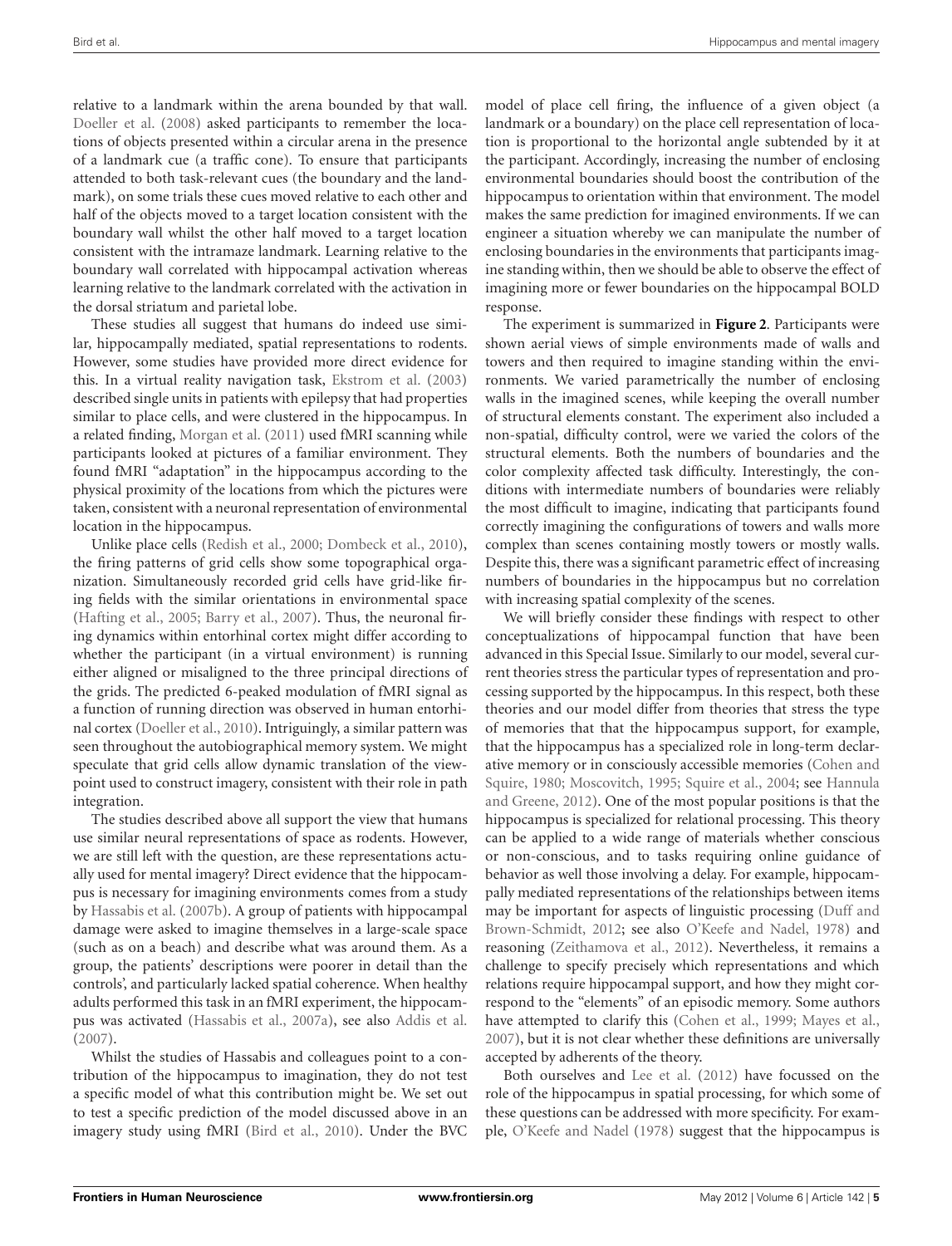

<span id="page-5-0"></span>number of boundaries and towers was always 5. Complexity was also manipulated by varying the colors of the boundaries and towers. Panel **(B)**

specifically concerned with flexible representations of space, i.e., those that allow a particular location to be found from different starting points and independently of rigid (habitual) routes or learned responses to individual stimuli. The same idea of flexibility is incorporated into the idea of relational memory, and generalized beyond the spatial domain [\(Cohen and Eichenbaum,](#page-9-12) [1993\)](#page-9-12). The independence from individual stimuli is taken up by Lee et al., who suggest that "the hippocampus processes complex conjunctions of spatial features," see also [Sutherland and Rudy](#page-11-17) [\(1989](#page-11-17)).

In this review and elsewhere, we have tried to further specify which conjunctions of spatial features are supported by the hippocampal formation, and how they are used to support memory, imagery, and navigation. By attempting to understand spatial processing from a neuronal level, we can show that some "elements" of a scene are preferentially processed by the hippocampus (e.g., environmental boundaries versus local landmarks; [Doeller et al.](#page-9-17), [2008;](#page-9-17) [Bird et al., 2010](#page-9-23)), and that some type of processing are favored (e.g., incidental versus reinforcement learning, [Doeller and Burgess](#page-9-27), [2008,](#page-9-27) see also [Tolman,](#page-11-18)

scenes. This region is shown in **(D)**. These results are consistent with the hippocampus representing location within an imagined environment with respect to extended environmental boundaries.

[1948;](#page-11-18) [Hirsch](#page-10-41), [1974;](#page-10-41) [O'Keefe and Nadel](#page-10-1), [1978\)](#page-10-1). In the imaging study detailed above (**[Figure 2](#page-5-0)**), a purely relational processing account might have predicted greatest hippocampal activity when imagining scenes comprising roughly equal numbers of walls and towers, since these were most difficult to imagine. However, no regions within the hippocampus showed this pattern, whereas, a region of hippocampus did show a correlation with increasing numbers of environmental boundaries, consistent with our model. A challenge for the future is to make similarly detailed predictions regarding other types of hippocampally mediated relational processing such as relating items across time.

In summary, the studies we have presented provide a strong case for the role of the hippocampus in both the retrieval of information to construct mental imagery, and in constraining the resultant image to be spatially coherent. The combination of rodent and human data support a model whereby retrieval reflects place cell firing in the hippocampus, which reinstates the (spatial) contextual characteristics of an event via activation of parahippocampal and perirhinal cortices. The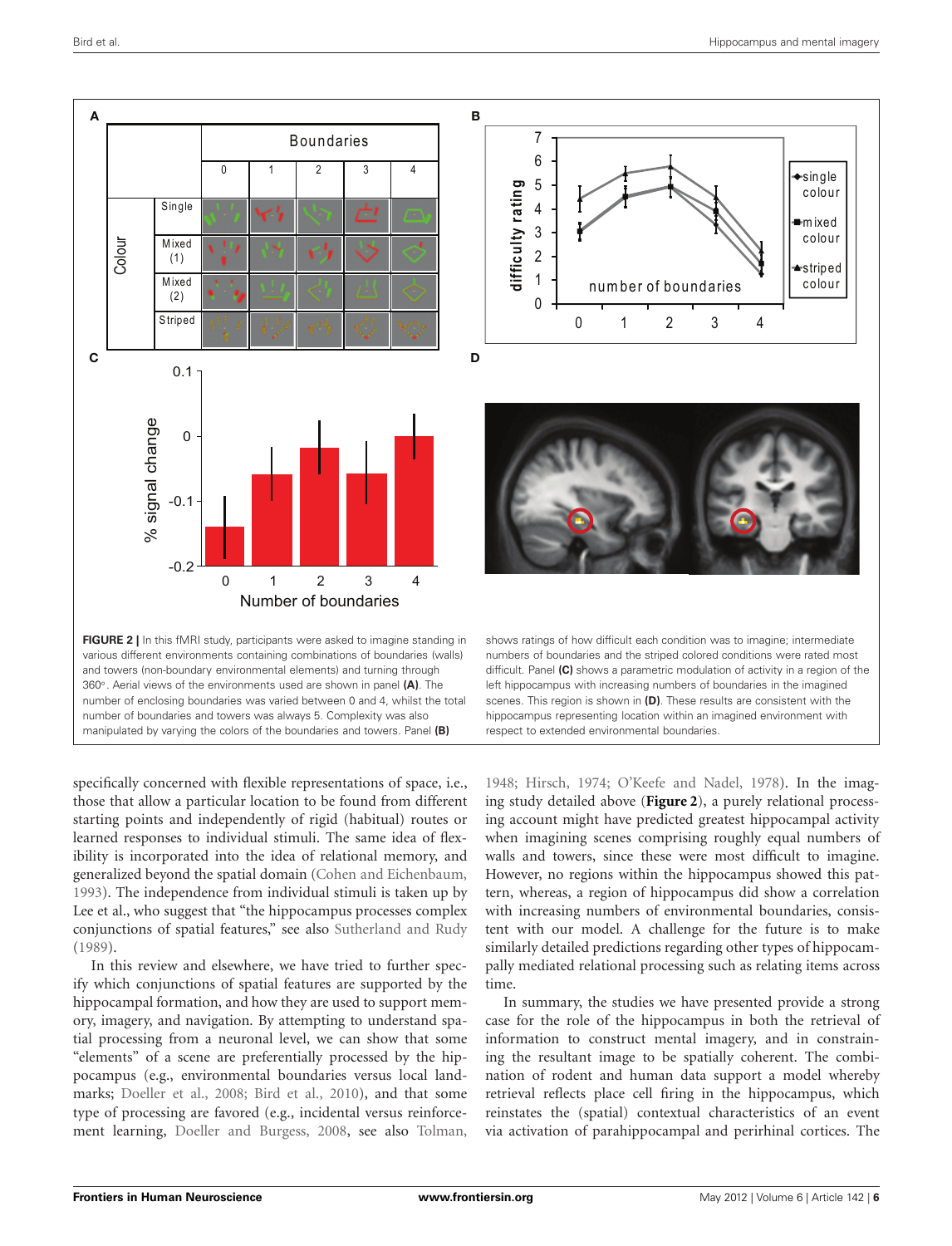key aspect of retrieval via place cell activity is that the potentially myriad products of retrieval are constrained to all be consistent with observation from the same viewpoint location, ensuring that images are constructed in a spatially coherent manner. These (allocentric) medial temporal representations can then form an egocentric projection in medial parietal areas, given imposition of a viewing direction provided by head-direction cells. This latter step requires processing by "gain field" neurons in parietal cortex and parieto-occipital sulcus. The end product of this reconstructive process allows boundaries and objects in spatial configurations consistent with a single specific viewpoint to be experienced as egocentric imagery.

## **LOST HIPPOCAMPAL CONTROL AND WHEN "IMAGERY GOES WRONG"**

In addition to providing a neural-level explanation of the processes of imagery and retrieval in healthy memory, we can use the model to generate predictions about the way in which imagery can go wrong if the hippocampal provision of contextual support is lost or weakened. One example of when imagery can "go wrong" involves memory for traumatic events. Following the experience of trauma, memories for the episode can intrude into an individual's consciousness in the form of distressing sensorybound images, as in PTSD. In this section, we extend the model and detail the way in which different representational systems for an event can be affected in different ways and, specifically, how down-regulation of the hippocampus within this model might contribute to involuntary retrieval of imagery. This view is consistent with the "dual representation" account of intrusive imagery development following a traumatic event (see [Jacobs and Nadel](#page-10-42), [1985;](#page-10-42) [Brewin et al., 2010](#page-9-28)).

In the spirit of the dual representation account, the information in an event can be encoded in two different ways. As detailed above, long-term allocentric contextual representations (or "C-reps") are encoded in the hippocampus and surrounding medial temporal lobe (**[Figure 3](#page-7-0)**: green components). In addition, short-term egocentric representations of the sensory and affective aspects of an event are supported by a second system, including the amygdala, insula, and sensory association areas. These images, comprising central sensory/perceptual features of an experience provide a sensory-bound representation, or S-rep, of a scene that is dependent on the perceiver's viewpoint (**[Figure 3](#page-7-0)**: red components).

For a neutral event, initial sensory-based representations will become relatively inaccessible as they quickly decay. Over time, C-reps will become integrated within semantic and autobiographical memory via hippocampal and neocortical interactions [\(Marr, 1970,](#page-10-43) [1971](#page-10-26); [McClelland et al., 1995](#page-10-28)), providing a basis for the generation of meaningful interpretations and the construction of novel images through recombination of past objects and scenes. Egocentric imagery can be generated in medial parietal areas from C-reps, via the process of allocentric to egocentric translation, as described above. If lower-level sensory information is retained, it could be retrieved via associations with the egocentric image, providing more vivid sensory and affective quality to imagery. Retrieval, whether voluntary or involuntary,

and the construction of mental imagery are under top-down control, modulated by the hippocampus and its connections from prefrontal areas.

# **TRAUMA-RELATED ALTERATIONS IN MEMORY REPRESENTATIONS AND RELATED IMAGERY**

Although initial egocentric imagery is expected to rapidly decay as more stable allocentric representations are encoded in the hippocampus and medial temporal lobe, in some situations these less flexible images might persist for longer. Alterations in stress responses during an event provide one instance where such representations might actually be enhanced. It is well established that the experience of an emotional event can facilitate memory [\(Cahill and McGaugh, 1998\)](#page-9-29). During a stressful episode, immediate interoceptive representations of bodily responses become associated with sensory information of a scene, mediated by insular cortex and amygdale [\(LeDoux](#page-10-44), [1996](#page-10-44); [Craig, 2002](#page-9-30), [2009;](#page-9-31) [Critchley et al., 2004](#page-9-32)), creating a stronger and more enduring S-rep. The storage of a corresponding C-rep with the S-rep enables its accessibility to voluntary retrieval and allows the integration of event-related information into semantic and autobiographical memory systems. Intact C-reps provide context dependency of event-related information and the prevention of spontaneous reactions to environmental stimuli through inhibitory prefrontal pathways, modulated by the hippocampus [\(Kim and Fanselow](#page-10-45)[,](#page-9-34) [1992](#page-10-45)[;](#page-9-34) [Anagnostaras et al., 1999](#page-9-33)[;](#page-9-34) Anderson et al., [2004](#page-9-34)). The reconstruction of mental imagery from a transient stressful event would be facilitated, resulting in the activation of strengthened S-reps top-down via corresponding higher level representations, experienced as egocentric imagery from the same viewpoint in the precuneus.

For imagery to "go wrong" and become liable to spontaneously intrude into consciousness, an extreme level of stress would be req[uired to disrupt hippocampal function \(e.g.,](#page-10-46) Kim and Diamond, [2002;](#page-10-46) [Payne et al.](#page-10-47), [2007](#page-10-47)). Down-regulation of the hippocampus will result in an impoverished C-rep. In contrast, physiological reactions of the event that contribute to S-reps are strengthened via simultaneous increases in amygdala activity [\(LaBar et al.](#page-10-48), [1998\)](#page-10-48). The resulting imbalance of an enduring S-rep and impoverished C-rep creates a persistent emotion-laden mental image of the scene without a coherent spatial context. Voluntary retrieval and the ability to construct mental imagery in a controlled way are impaired due to the decrease in hippocampal support and its mediation of top-down control. S-reps can therefore, be triggered involuntarily through the experience of sensory inputs in the environment that share similarities to characteriztics of the original event. Reactivation of an S-rep without its corresponding C-rep results in the re-experience of vivid egocentric imagery and associated affective and physiological reactions. These representations would suffer an inability to integrate information into long-term memory due to the absence of robust associated C-reps. It should be noted that damage to the hippocampal system alone would not result in intrusive imagery. For this to occur, an impoverished C-rep must be accompanied by the creation of an enduring S-rep through an extreme event such as a trauma. Interestingly, some cognitive behavioral therapies for remediation of PTSD can be seen as attempts to (re)establish a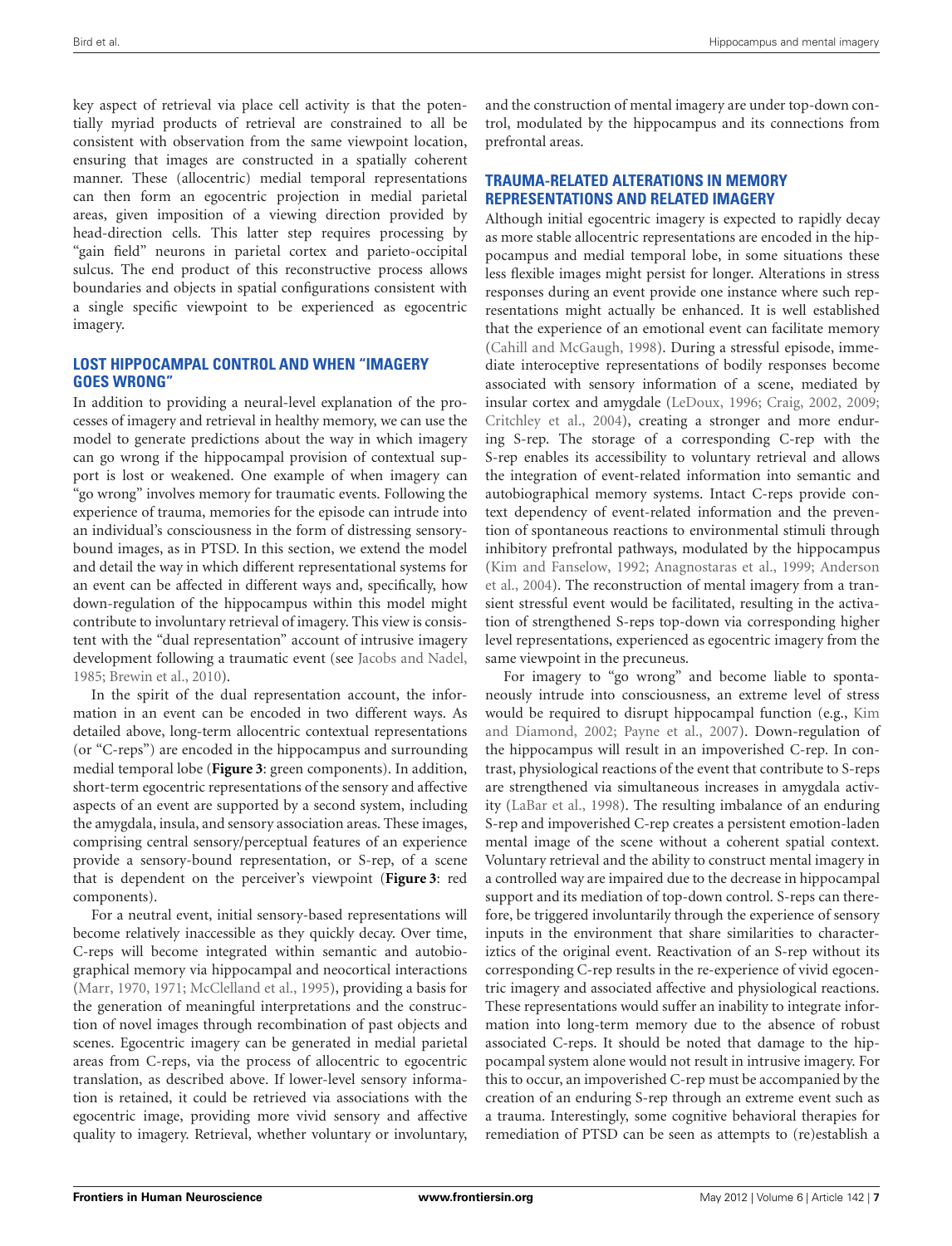

<span id="page-7-0"></span>robu[st C-rep in association with a traumatic S-rep, see](#page-9-28) Brewin et al. [\(2010\)](#page-9-28) for further discussion.

# **EVIDENCE RELATING INTRUSIVE IMAGERY TO AN IMBALANCE IN MEMORY REPRESENTATIONS**

To directly assess the way in which the balance between egocentric and allocentric representations of an event might contribute to intrusive imagery, we devised a study to investigate spontaneous imagery experiences following exposure to stressful material and concurrently assessed egocentric and allocentric memory performance in the same individuals [\(Bisby et al., 2010](#page-9-35)). We utilized an analog trauma paradigm as a method to assess intrusive imagery, which involves the presentation of film clips from real-life traumatic events. Participants are required to record any intrusive imagery of the footage over the following week and th[en](#page-10-49) [return](#page-10-49) [for](#page-10-49) [a](#page-10-49) [test](#page-10-49) [of](#page-10-49) [explicit](#page-10-49) [recall](#page-10-49) [\(see](#page-10-49) Holmes and Bourne, [2008\)](#page-10-49). We used alcohol as a pharmacological tool to dissociate memory processes. Acute administration of alcohol has been shown to disrupt hippocampal-dependent memory in rodents [\(Matthews et al.](#page-10-50), [1995;](#page-10-50) [White et al.](#page-11-19), [1998\)](#page-11-19) and humans [\(Curran and Hildebrandt](#page-9-36), [1999](#page-9-36); [Leitz et al.](#page-10-51), [2009](#page-10-51)). In a previous study assessing intrusive imagery following encoding of a stressful film, alcohol administered prior to watching the film was shown to affect intrusive imagery in different ways at different doses [\(Bisby et al.](#page-9-37), [2009\)](#page-9-37). Individuals administered a low dose of alcohol were found to record significantly more intrusive images compared to those given a placebo drink, whereas participants in the high dose alcohol group showed a reduction

in the number of intrusive images. It is interesting to note that explicit memory testing after one week followed a different pattern of results, with decreasing memory performance as alcohol dose increased.

The balance between allocentric and egocentric memory was measured by examining viewpoint dependence within a virtual reality spatial memory task [\(King et al., 2002](#page-10-52), [2004](#page-10-31)). In this task, participants encode object locations within a virtual environment and memory is tested from the same-viewpoint as encoding or from a shifted-viewpoint. Shifted-view performance requires an intact allocentric representation, presumably supported by the hippocampus and surrounding structures. In contrast, same-view recognition can be solved by an egocentric representation of the scene through recognition of object locations relative to the perceiver's original viewpoint. Support for a role of the hippocampus in this task has been provided by findings from a patient with [focal bilateral hippocampal pathology \(Jon:](#page-11-20) Vargha-Khadem et al., [1997\)](#page-11-20), who was unable to recognize object locations from a shifted-viewpoint, whereas same-view performance was intact [\(King et al.](#page-10-52), [2002](#page-10-52), [2004\)](#page-10-31).

The results from this study are summarized in **[Figure 4](#page-8-0)**. We replicated previous findings showing an alcohol-induced dose-dependent inverted U-shaped curve on intrusive imagery. Participants administered low dose alcohol prior to encoding the traumatic material showed a significant increase in the number of intrusive images experienced following exposure to the stressful material, whereas the high dose group showed no such increase. Further, explicit recall of the footage was affected in a linear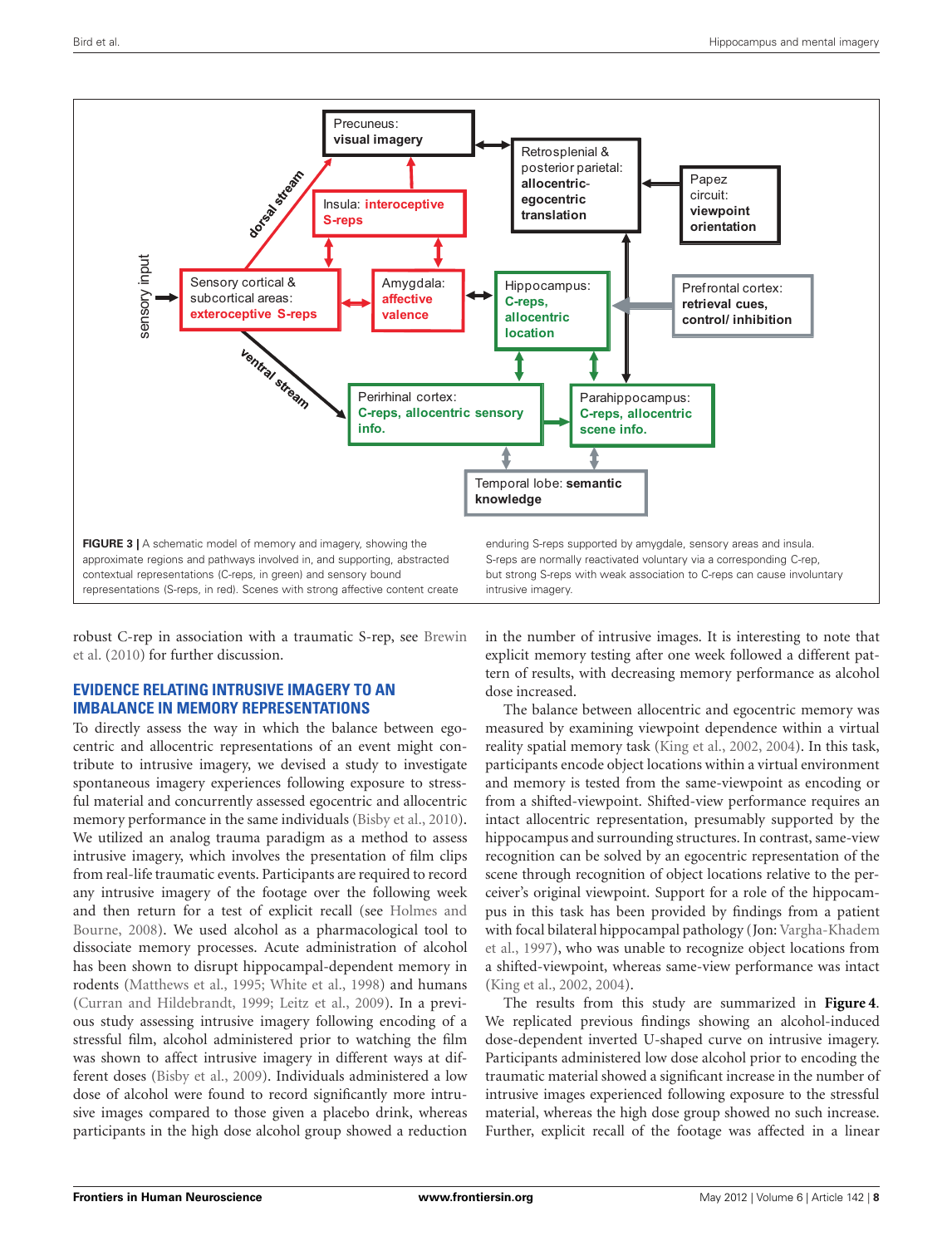

<span id="page-8-0"></span>manner following alcohol with greater decreases in the number of items remembered as dose increased. Results on viewpointdependent memory performance were complementary, with the low dose group showing a selective reduction in shifted-view object location recognition and spared same-view performance. In those participants administered high dose alcohol, performance was impaired on both same- and shifted-view conditions of the task, demonstrating a global impairment in memory. Interestingly, in individuals with intact egocentric memory, evidenced by high same-view recognition performance, decrements in shifted-view recognition were correlated with increases in intrusive imagery experiences. Overall, these findings support a model whereby intrusive imagery occurs due an imbalance in C-reps and S-reps during exposure to a stressful event.

# **SUMMARY**

To attempt to form a mechanistic neural-level model of the function of the hippocampus, we took inspiration from the detailed spatial correlates of neuronal firing in and around the hippocampus, Papez's circuit and posterior parietal cortices. The properties of these cells, how they represent spatial location, environmental boundaries, spatial orientation, and viewing direction, indicate a very specific model for how spatial information is retrieved and process[ed to form mental imagery for scenes \(see](#page-9-1) Becker and Burgess, [2001](#page-9-1); [Burgess et al., 2001;](#page-9-4) [Byrne et al.](#page-9-2), [2007](#page-9-2)). In the first half of the paper we reviewed this model and some of the supporting experimental evidence gathered since its original proposal. The model is not necessarily incompatible with other psychological models of the hippocampal role in memory or imagery but, by considering the constraints and information provided by spatial paradigms, it provides a very specific description of the neural mechanisms and representations involved.

In the second half of the paper, we outlined a recent extension of the model [\(Brewin et al., 2010\)](#page-9-28) which aims to provide a neurophysiological implementation of the dual representation model of PTSD (see [Jacobs and Nadel](#page-10-42), [1985;](#page-10-42) [Brewin et al., 2010](#page-9-28)). This model makes several predictions at the neuronal and behavioral [levels.](#page-9-35) [We](#page-9-35) [review](#page-9-35) [evidence](#page-9-35) [for](#page-9-35) [one](#page-9-35) [of](#page-9-35) [these](#page-9-35) [predictions](#page-9-35) [\(](#page-9-35)Bisby et al., [2010](#page-9-35)); that intrusive imagery follows from encoding conditions in which (presumably hippocampal-dependent) allocentric spatial representations are impaired relative to egocentric spatial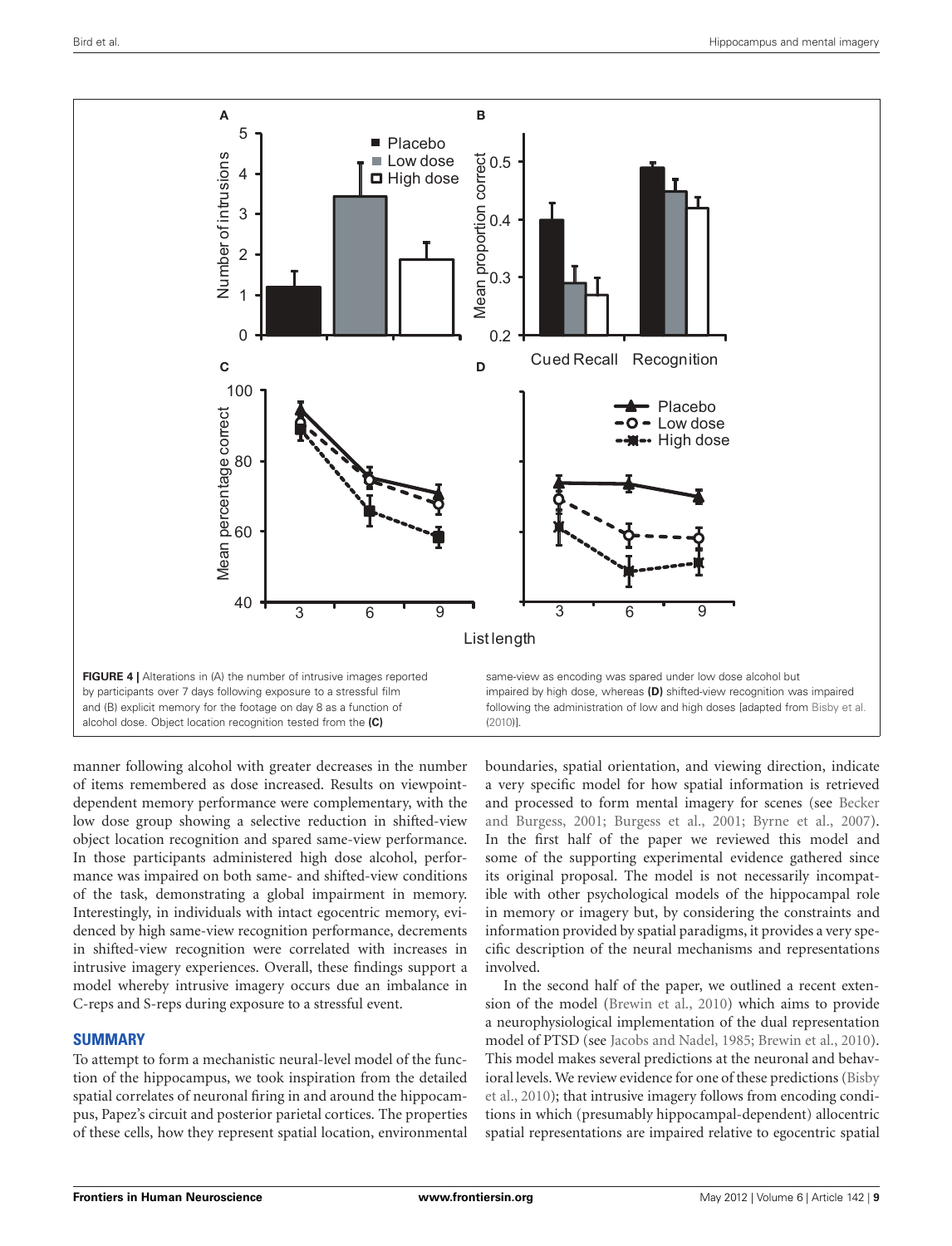representations. A neuronal prediction would be that *decreased* hippocampal activation at encoding leads to increased subsequent intrusive imagery, in contrast to the well-known effect of *increased* hippocampal activation at encoding leading to increased declarative memory (e.g., [Davachi and Wagner](#page-9-38), [2002\)](#page-9-38).

In summary, single unit recordings from rodents in spatial paradigms provides enough detailed information concerning the relationship of neuronal firing to behavioral variables to be able to describe a specific neuronal model of processing in and around the hippocampus. We have used such a model to investigate the contribution of the hippocampus to retrieval and imagery for

spatial scenes. The results imply that the hippocampus ensures a unique and common viewpoint for retrieved information: providing a coherent allocentric spatial context within which imagery can take place. In the absence of such a context, the encoding of strong (a-contextual egocentric) sensory and affective representations of traumatic events can lead to an increased incidence of subsequent intrusive imagery.

#### **ACKNOWLEDGMENTS**

We gratefully acknowledge grant funds from the Medical Research Council UK and the Wellcome Trust.

**REFERENCES**

- <span id="page-9-13"></span>Abrahams, S., Pickering, A., Polkey, C. E., and Morris, R. G. (1997). Spatial memory deficits in patients with unilateral damage to the right hippocampal formation. *Neuropsychologia* 35, 11–24.
- <span id="page-9-22"></span>Addis, D. R., Wong, A. T., and Schacter, D. L. (2007). Remembering the past and imagining the future: common and distinct neural substrates during event construction and elaboration. *Neuropsychologia* 45, 1363–1377.
- <span id="page-9-9"></span>Aggleton, J. P., and Brown, M. W. (1999). Episodic memory, amnesia, and the hippocampal-anterior thalamic axis. *Behav. Brain Sci.* 22, 425–490.
- <span id="page-9-33"></span>Anagnostaras, S. G., Maren, S., and Fanselow, M. S. (1999). Temporally graded retrograde amnesia of contextual fear after hippocampal damage in rats: within-subjects examination. *J. Neurosci.* 19, 1106–1114.
- <span id="page-9-34"></span>Anderson, M. C., Ochsner, K. N., Kuhl, B., Cooper, J., Robertson, E., Gabrieli, S. W., Glover, G. H., and Gabrieli, J. D. (2004). Neural systems underlying the suppression of unwanted memories. *Science* 303, 232–235.
- <span id="page-9-20"></span>Barry, C., Hayman, R., Burgess, N., and Jeffery, K. J. (2007). Experiencedependent rescaling of entorhinal grids. *Nat. Neurosci.* 10, 682–684.
- <span id="page-9-1"></span>Becker, S., and Burgess, N. (2001). A model of spatial recall, mental imagery and neglect. *Neural Inf. Process. Syst.* 13, 96–102.
- <span id="page-9-23"></span>Bird, C. M., Capponi, C., King, J. A., Doeller, C. F., and Burgess, N. (2010). Establishing the boundaries: the hippocampal contribution to imagining scenes. *J. Neurosci.* 30, 11688–11695.
- <span id="page-9-37"></span>Bisby, J. A., Brewin, C. R., Leitz, J. R., and Valerie, C. H. (2009). Acute effects of alcohol on the development of intrusive memories. *Psychopharmacology (Berl.)* 204, 655–666.
- <span id="page-9-35"></span>Bisby, J. A., King, J. A., Brewin, C. R., Burgess, N., and Curran, H. V. (2010). Acute effects of alcohol on intrusive memory development and viewpoint dependence in spatial memory support a dual representation model. *Biol. Psychiatry* 68, 280–286.
- <span id="page-9-8"></span>Boccara, C. N., Sargolini, F., Thoresen, V. H., Solstad, T., Witter, M. P., Moser, E. I., and Moser, M. B. (2010). Grid cells in presubiculum and parasubiculum. *Nat. Neurosci.* 13, 987–994.
- <span id="page-9-14"></span>Bohbot, V. D., Jech, R., Ruzicka, E., Nadel, L., Kalina, M., Stepankova, K., and Bures, J. (2002). Rat spatial memory tasks adapted for humans: characterization in subjects with intact brain and subjects with selective medial temporal lobe thermal lesions. *Physiol. Res.* 1 (Suppl. 51), S49–S65.
- <span id="page-9-5"></span>Bostock, E., Muller, R. U., and Kubie, J. L. (1991). Experience-dependent modifications of hippocampal place cell firing. *Hippocampus* 1, 193–205.
- <span id="page-9-28"></span>Brewin, C. R., Gregory, J. D., Lipton, M., and Burgess, N. (2010). Intrusive images in psychological disorders: characteristics neural mechanisms, and treatment implications. *Psychol. Rev.* 117, 210–232.
- <span id="page-9-4"></span>Burgess, N., Becker, S., King, J. A., and O'Keefe, J. (2001). Memory for events and their spatial context: models and experiments. *Philos. Trans. R. Soc. Lond. B Biol. Sci.* 356, 1493–1503.
- <span id="page-9-3"></span>Burgess, N., Donnett, J. G., Jeffery, K. J., and O'Keefe, J. (1997). Robotic and neuronal simulation of the hippocampus and rat navigation. *Philos. Trans. R. Soc. Lond. B Biol. Sci.* 352, 1535–1543.
- <span id="page-9-15"></span>Burgess, N., Maguire, E. A., and O'Keefe, J. (2002). The human hippocampus and spatial and episodic memory. *Neuron* 35, 625–641.
- <span id="page-9-2"></span>Byrne, P., Becker, S., and Burgess, N. (2007). Remembering the past and imagining the future: a neural

model of spatial memory and imagery. *Psychol. Rev.* 114, 340–375.

- <span id="page-9-29"></span>Cahill, L., and McGaugh, J. L. (1998). Mechanisms of emotional arousal and lasting declarative memory. *Trends Neurosci.* 21, 294–299.
- <span id="page-9-26"></span>Cohen, N. J., Ryan, J., Hunt, C., Romine, L., Wszalek, T., and Nash, C. (1999). Hippocampal system and declarative (relational) memory: summarizing the data from functional neuroimaging studies. *Hippocampus* 9, 83–98.
- <span id="page-9-24"></span>Cohen, N. J., and Squire, L. R. (1980). Preserved learning and retention of pattern-analyzing skill in amnesia: dissociation of know how and knowing that. *Science* 210, 207–210.
- <span id="page-9-12"></span>Cohen, N. J., and Eichenbaum, H. (1993). *Memory, Amnesisa and the Hippocampal System*. Cambridge, MA: MIT Press.
- <span id="page-9-30"></span>Craig, A. D. (2002). How do you feel? Interoception: the sense of the physiological condition of the body. *Nat. Rev. Neurosci.* 3, 655–666.
- <span id="page-9-31"></span>Craig, A. D. (2009). How do you feel–now? The anterior insula and human awareness. *Nat. Rev. Neurosci.* 10, 59–70.
- <span id="page-9-16"></span>Cressant, A., Muller, R. U., and Poucet B. (1997). Failure of centrally placed objects to control the firing fields of hippocampal place cells. *J. Neurosci.* 17, 2531–2542.
- <span id="page-9-32"></span>Critchley, H. D., Wiens, S., Rotshtein, P., Ohman, A., and Dolan, R. J. (2004). Neural systems supporting interoceptive awareness. *Nat. Neurosci.* 7, 189–195.
- <span id="page-9-36"></span>Curran, H. V., and Hildebrandt, M. (1999). Dissociative effects of alcohol on recollective experience. *Conscious. Cogn.* 8, 497–509.
- <span id="page-9-38"></span>Davachi, L., and Wagner, A. D. (2002). Hippocampal contributions to episodic encoding: insights from relational and item-based learning. *J. Neurophysiol.* 88, 982–990.
- <span id="page-9-27"></span>Doeller, C. F., and Burgess, N. (2008). Distinct error correcting and incidental learning of location relative to landmarks and

boundaries. *Proc. Natl. Acad. Sci. U.S.A.* 105, 5909–5914.

- <span id="page-9-21"></span>Doeller, C. F., Barry, C., and Burgess, N. (2010). Evidence for grid cells in a human memory network. *Nature* 463, 657–661.
- <span id="page-9-17"></span>Doeller, C. F., King, J. A., and Burgess, N. (2008). Parallel striatal and hippocampal systems for landmarks and boundaries in spatial memory. *Proc. Natl. Acad. Sci. U.S.A.* 105, 5915–5920.
- <span id="page-9-19"></span>Dombeck, D. A., Harvey, C. D., Tian, L., Looger, L. L., and Tank, D. W. (2010). Functional imaging of hippocampal place cells at cellular resolution during virtual navigation. *Nat. Neurosci.* 13, 1433–1440.
- <span id="page-9-25"></span>Duff, M. C., and Brown-Schmidt, S. (2012). The hippocampus and the flexible use and processing of language. *Front. Hum. Neurosci.* 6:69. doi: 10.3389/fnhum.2012.00069
- <span id="page-9-10"></span>Eacott, M. J., and Gaffan, E. A. (2005). The roles of perirhinal cortex, postrhinal cortex, and the fornix in memory for objects, contexts, and events in the rat. *Q. J. Exp. Psychol. B* 58, 202–217.
- <span id="page-9-11"></span>Eichenbaum, H., Yonelinas, A. P., and Ranganath, C. (2007). The medial temporal lobe and recognition memory. *Annu. Rev. Neurosci.* 30, 123–152.
- <span id="page-9-0"></span>Eichenbaum, H., and Cohen, N. J. (2001). *From Conditioning to Conscious Recollection: Memory Systems of the Brain.* Oxford: Oxford University Press.
- <span id="page-9-18"></span>Ekstrom, A. D., Kahana, M. J., Caplan, J. B., Fields, T. A., Isham, E. A., Newman, E. L., and Fried, I. (2003). Cellular networks underlying human spatial navigation. *Nature* 425, 184–188.
- <span id="page-9-7"></span>Fenton, A. A., and Muller, R. U. (1998). Place cell discharge is extremely variable during individual passes of the rat through the firing field. *Proc. Natl. Acad. Sci. U.S.A.* 95, 3182–3187.
- <span id="page-9-6"></span>Fyhn, M., Hafting, T., Treves, A., Moser, M. B., and Moser, E. I. (2007).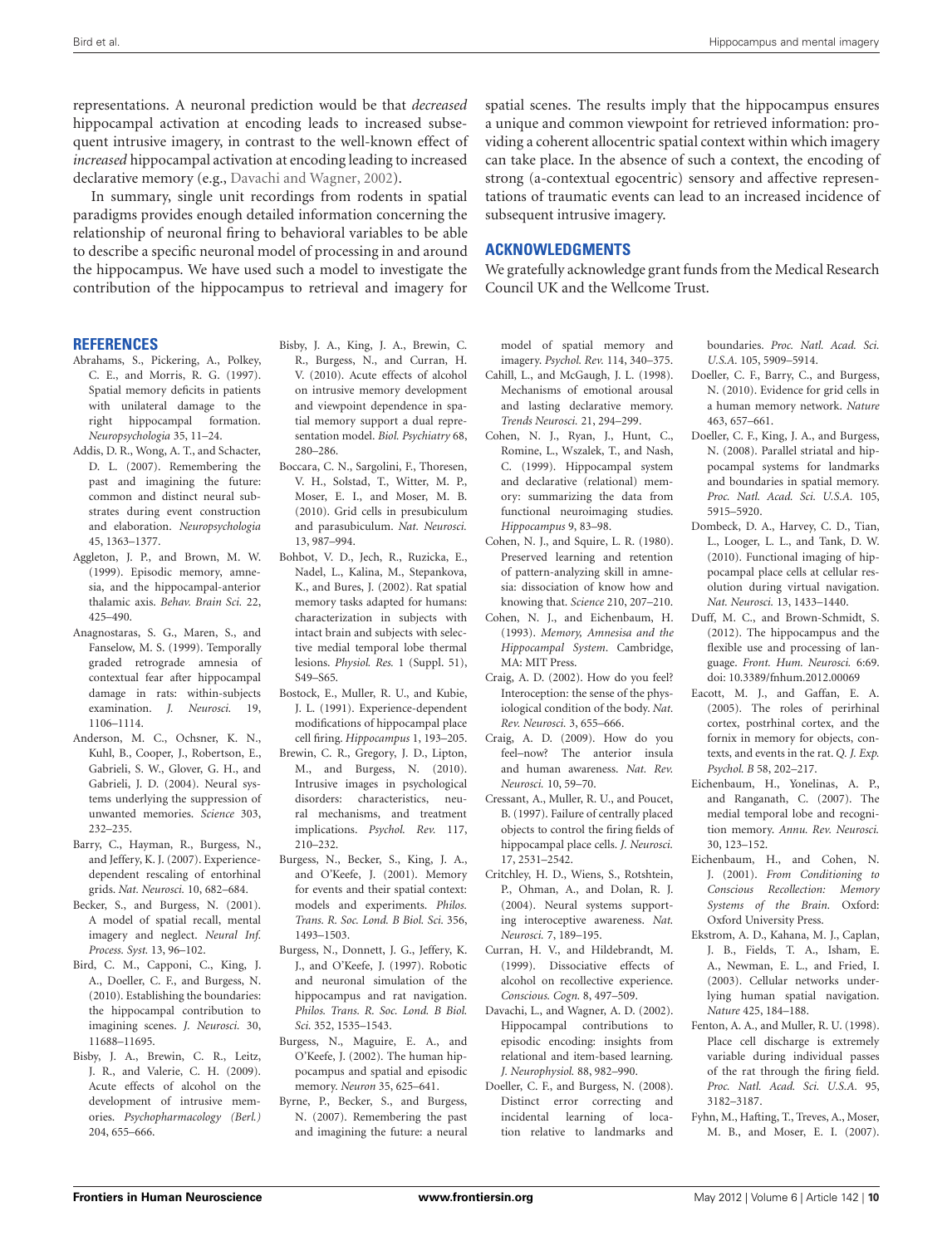Hippocampal remapping and grid realignment in entorhinal cortex. *Nature* 446, 190–194.

- <span id="page-10-24"></span>Galletti, C., Battaglini, P. P., and Fattori, P. (1995). Eye position influence on the parieto-occipital area PO (V6) of the macaque monkey. *Eur. J. Neurosci.* 7, 2486–2501.
- <span id="page-10-21"></span>Hafting, T., Fyhn, M., Molden, S., Moser, M. B., and Moser, E. I. (2005). Microstructure of a spatial map in the entorhinal cortex. *Nature* 436, 801–806.
- <span id="page-10-39"></span>Hannula, D. E., and Greene, A. (2012). The hippocampus re-evaluated in automatic and unconscious expressions of memory: at a tipping point? *Front. Hum. Neurosci.* 6:80. doi: 10.3389/fnhum.2012.00080
- <span id="page-10-32"></span>Hartley, T., Bird, C. M., Chan, D., Cipolotti, L., Husain, M., Vargha-Khadem, F., and Burgess, N. (2007). The hippocampus is required for short-term topographical memory in humans. *Hippocampus* 17, 34–48.
- <span id="page-10-10"></span>Hartley, T., Burgess, N., Lever, C., Cacucci, F., and O'Keefe, J. (2000). Modeling place fields in terms of the cortical inputs to the hippocampus. *Hippocampus* 10, 369–379.
- <span id="page-10-35"></span>Hartley, T., Trinkler, I., and Burgess, N. (2004). Geometric determinants of human spatial memory. *Cognition* 94, 39–75.
- <span id="page-10-38"></span>Hassabis, D., Kumaran, D., and Maguire, E. A. (2007a). Using imagination to understand the neural basis of episodic memory. *J. Neurosci.* 27, 14365–14374.
- <span id="page-10-3"></span>Hassabis, D., Kumaran, D., Vann, S. D., and Maguire, E. A. (2007b). Patients with hippocampal amnesia cannot imagine new experiences. *Proc. Natl. Acad. Sci. U.S.A.* 104, 1726–1731.
- <span id="page-10-19"></span>Hayman, R., Verriotis, M. A., Jovalekic, A., Fenton, A. A., and Jeffery, K. J. (2011). Anisotropic encoding of three-dimensional space by place cells and grid cells. *Nat. Neurosci.* 14, 1182–1188.
- <span id="page-10-41"></span>Hirsch, R. (1974). The hippocampus and contextual retrieval of information from memory: a theory. *Behav. Biol.* 12, 421–444.
- <span id="page-10-49"></span>Holmes, E. A., and Bourne, C. (2008). Inducing and modulating intrusive emotional memories: a review of the trauma film paradigm. *Acta Psychol. (Amst.)* 127, 553–566.
- <span id="page-10-16"></span>Huxter, J., Burgess, N., and O'Keefe, J. (2003). Independent rate and temporal coding in hippocampal pyramidal cells. *Nature* 425, 828–832.
- <span id="page-10-42"></span>Jacobs, W. J., and Nadel, L. (1985). Stress-induced recovery of fears and phobias. *Psychol. Rev.* 92, 512–531.
- <span id="page-10-15"></span>Jeffery, K. J., Anderson, M. I., Hayman, R., and Chakraborty, S. (2004). A proposed architecture for the

neural representation of spatial context. *Neurosci. Biobehav. Rev.* 28, 201–218.

- <span id="page-10-46"></span>Kim, J. J., and Diamond, D. M. (2002). The stressed hippocampus, synaptic plasticity and lost memories. *Nat. Rev. Neurosci.* 3, 453–462.
- <span id="page-10-45"></span>Kim, J. J., and Fanselow, M. S. (1992). Modality-specific retrograde amnesia of fear. *Science* 256, 675–677.
- <span id="page-10-52"></span>King, J. A., Burgess, N., Hartley, T., Vargha-Khadem, F., and O'Keefe, J. (2002). The human hippocampus and viewpoint dependence in spatial memory. *Hippocampus* 12, 811–820.
- <span id="page-10-31"></span>King, J. A., Trinkler, I., Hartley, T., Vargha-Khadem, F., and Burgess, N. (2004). The hippocampal role in spatial memory and the familiarityrecollection distinction: a single case study. *Neuropsychology* 18, 405–417.
- <span id="page-10-0"></span>Kinsbourne, M., and Wood, F. (1975). "Short-term memory and the amnesic syndrome," in *Short term Memory*, eds D. Deutsch, and J. A. Deutsch (New York, NY: Academic), 257–291.
- <span id="page-10-12"></span>Koenig, J., Linder, A. N., Leutgeb, J. K., and Leutgeb, S. (2011). The spatial periodicity of grid cells is not sustained during reduced theta oscillations. *Science* 332, 592–595.
- <span id="page-10-48"></span>LaBar, K. S., Gatenby, J. C., Gore, J. C., LeDoux, J. E., and Phelps, E. A. (1998). Human amygdala activation during conditioned fear acquisition and extinction: a mixed-trial fMRI study. *Neuron* 20, 937–945.
- <span id="page-10-44"></span>LeDoux, J. (1996). *The Emotional Brain*. New York, NY: Simon and Schuster.
- <span id="page-10-33"></span>Lee, A. C., Buckley, M. J., Pegman, S. J., Spiers, H. J., Scahill, V. R., Gaffan, D., Bussey, T. J., Davies, R. R., Kapur, N., Hodges, J. R., and Graham, K. S. (2005a). Specialisation in the medial temporal lobe for processing of objects and scenes. *Hippocampus* 15, 782–797.
- <span id="page-10-34"></span>Lee, A. C., Bussey, T. J., Murray, E. A., Saksida, L. M., Epstein, R. A., Kapur, N., Hodges, J. R., and Graham, K. S. (2005b). Perceptual deficits in amnesia: challenging the medial temporal lobe 'mnemonic' view. *Neuropsychologia* 43, 1–11.
- <span id="page-10-40"></span>Lee, A. C., Yeung, L., and Barense, M. D. (2012). The hippocampus and visual perception. *Front. Hum. Neurosci.* 6:91. doi: 10.3389/fnhum.2012.00091
- <span id="page-10-51"></span>Leitz, J. R., Morgan, C. J., Bisby, J. A., Rendell, P. G., and Curran, H. V. (2009). Global impairment of prospective memory following acute alcohol. *Psychopharmacology (Berl.)* 205, 379–387.
- <span id="page-10-8"></span>Lenck-Santini, P. P., Save, E., and Poucet, B. (2001). Evidence for a relationship between place-cell spatial firing and spatial memory performance. *Hippocampus* 11, 377–390.
- <span id="page-10-14"></span>Lever, C., Burgess, N., Cacucci, F., Hartley, T., and O'Keefe, J. (2002). What can the hippocampal representation of environmental geometry tell us about Hebbian learning? *Biol. Cybern.* 87, 356–372.
- <span id="page-10-11"></span>Lever, C., Burton, S., Jeewajee, A., O'Keefe, J., and Burgess, N. (2009). Boundary vector cells in the subiculum of the hippocampal formation. *J. Neurosci.* 29, 9771–9777.
- <span id="page-10-18"></span>MacDonald, C. J., Lepage, K. Q., Eden, U. T., and Eichenbaum, H. (2011). Hippocampal "time cells" bridge the gap in memory for discontiguous events. *Neuron* 71, 737–749.
- <span id="page-10-17"></span>Manns, J. R., and Eichenbaum, H. (2009). A cognitive map for object memory in the hippocampus. *Learn. Mem.* 16, 616–624.
- <span id="page-10-43"></span>Marr, D. (1970). A theory for cerebral cortex. *Proc. R. Soc. Lond B Biol. Sci.* 176, 161–234.
- <span id="page-10-26"></span>Marr, D. (1971). Simple memory: a theory for archicortex. *Philos. Trans. R. Soc. Lond B Biol. Sci.* 262, 23–81.
- <span id="page-10-50"></span>Matthews, D. B., Simson, P. E., and Best, P. J. (1995). Acute ethanol impairs spatial memory but not stimulus/ response memory in the rat. *Alcohol. Clin. Exp. Res.* 19, 902–909.
- <span id="page-10-27"></span>Mayes, A., Montaldi, D., and Migo, E. (2007). Associative memory and the medial temporal lobes. *Trends Cogn. Sci.* 11, 126–135.
- <span id="page-10-28"></span>McClelland, J. L., McNaughton, B. L., and O'Reilly, R. C. (1995). Why there are complementary learning systems in the hippocampus and neocortex: insights from the successes and failures of connectionist models of learning and memory. *Psychol. Rev.* 102, 419–457.
- <span id="page-10-22"></span>McNaughton, B. L., Battaglia, F. P., Jensen, O., Moser, E. I., and Moser, M. B. (2006). Path integration and the neural basis of the 'cognitive map'. *Nat. Rev. Neurosci.* 7, 663–678.
- <span id="page-10-36"></span>Morgan, L., MacEvoy, E., Aguirre, G., and Epstein, R. (2011). Distances between real-world locations are represented in the human hippocampus. *J. Neurosci.* 31, 1238–1245.
- <span id="page-10-2"></span>Moscovitch, M. (1995). "Models of consciousness and memory," in *The Cognitive Neurosciences,* ed M. Gazzaniga (Cambridge, MA: MIT Press), 1341–1356.
- <span id="page-10-6"></span>Muller, R. U., Bostock, E., Taube, J. S., and Kubie, J. L. (1994). On the

directional firing properties of hippocampal place cells. *J. Neurosci.* 14, 7235–7251.

- <span id="page-10-20"></span>Muller, R. U., Kubie, J. L., and Ranck, J. B. Jr. (1987). Spatial firing patterns of hippocampal complex-spike cells in a fixed environment. *J. Neurosci.* 7, 1935–1950.
- <span id="page-10-13"></span>Muller, R. U., and Kubie, J. L. (1987). The effects of changes in the environment on the spatial firing of hippocampal complex-spike cells. *J. Neurosci.* 7, 1951–1968.
- <span id="page-10-23"></span>Nakazawa, K., Quirk, M. C., Chitwood, R. A., Watanabe, M., Yeckel, M. F., Sun, L. D., Kato, A., Carr, C. A., Johnston, D., Wilson, M. A., and Tonegawa, S. (2002). Requirement for hippocampal CA3 NMDA receptors in associative memory recall. *Science* 297, 211–218.
- <span id="page-10-29"></span>Norman, K. A., and O'Reilly, R. C. (2003). Modeling hippocampal and neocortical contributions to recognition memory: a complementarylearning-systems approach. *Psychol. Rev.* 110, 611–646.
- <span id="page-10-5"></span>O'Keefe, J. (1976). Place units in the hippocampus of the freely moving rat. *Exp. Neurol.* 51, 78–109.
- <span id="page-10-9"></span>O'Keefe, J., and Burgess, N. (1996). Geometric determinants of the place fields of hippocampal neurons. *Nature* 381, 425–428.
- <span id="page-10-1"></span>O'Keefe, J., and Nadel, L. (1978). *The Hippocampus as a Cognitive Map*. Oxford: Oxford University Press.
- <span id="page-10-7"></span>O'Keefe, J., and Speakman, A. (1987). Single unit activity in the rat hippocampus during a spatial memory task. *Exp. Brain Res.* 68, 1–27.
- <span id="page-10-30"></span>Olsen, R. K., Moses, S. N., Riggs, L., and Ryan, J. D. (2012). The hippocampus supports multiple cognitive processes through relational binding and comparison. *Front. Hum. Neurosci.* 6:146. doi: 10.3389/fnhum.2012.00146
- <span id="page-10-4"></span>O'Keefe, J., and Dostrovsky, J. (1971). The hippocampus as a spatial map: preliminary evidence from unit activity in the freely moving rat. *Brain Res.* 34, 171–175.
- <span id="page-10-47"></span>Payne, J. D., Jackson, E. D., Hoscheidt, S., Ryan, L., Jacobs, W. J., and Nadel, L. (2007). Stress administered prior to encoding impairs neutral but enhances emotional long-term episodic memories. *Learn. Mem.* 14, 861–868.
- <span id="page-10-25"></span>Recce, M., and Harris, K. D. (1996). Memory for places: a navigational model in support of Marr's theory of hippocampal function. *Hippocampus* 6, 735–748.
- <span id="page-10-37"></span>Redish, A. D., Rosenzweig, E. S., Bohanick, J. D., McNaughton, B. L., and Barnes, C. A. (2000). Dynamics